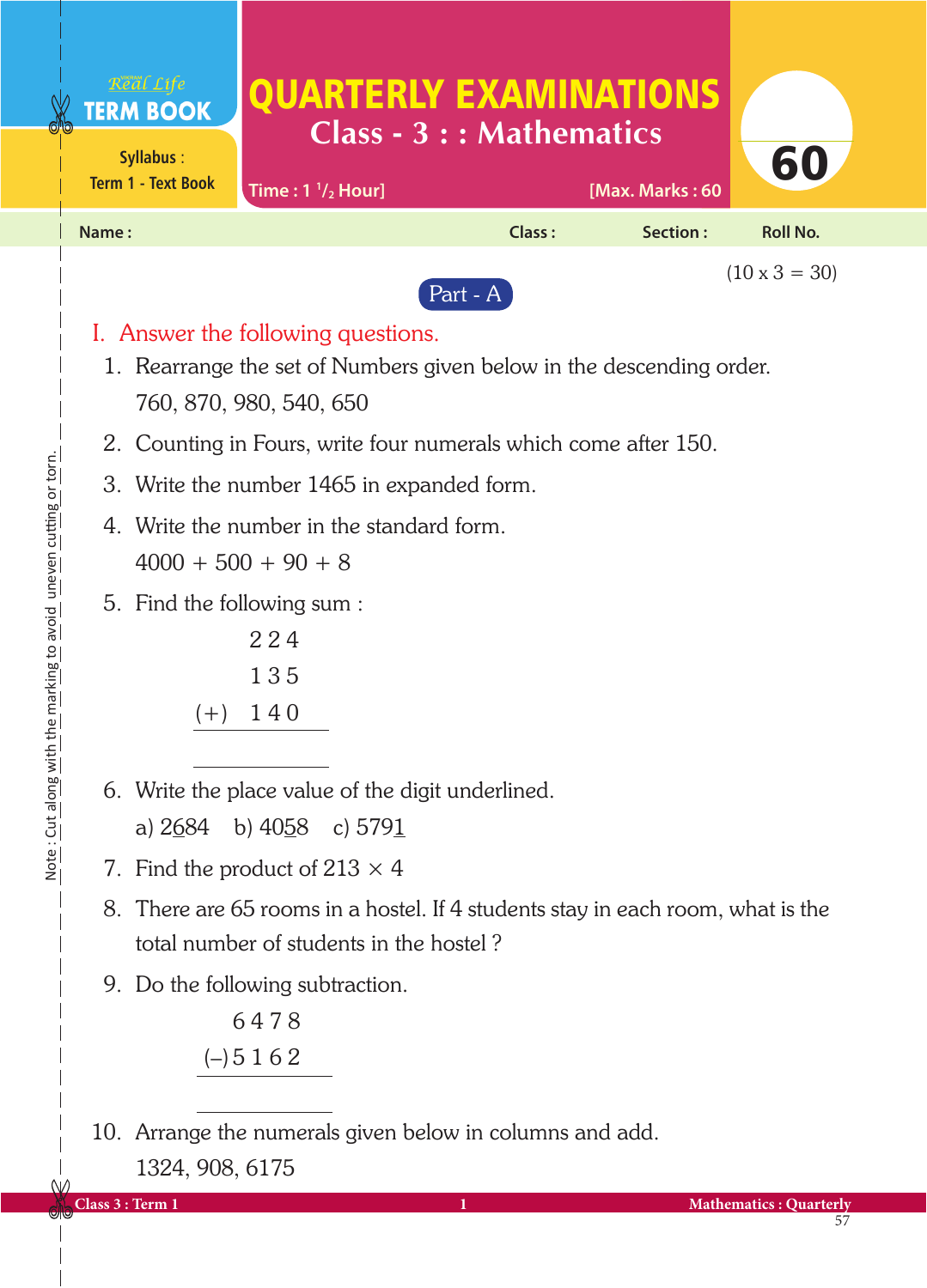#### $(1 \times 8 = 8)$

 $(1 \times 7 = 7)$ 

### II. Answer any ONE of the following.

- 1. Using each digit only once in the same number write all possible 3 digit numbers using 4,6 and 8.
- 2. Without repeating any of the digits in the same number, write all possible 3 – digit numbers, using 1, 4 and 8. Write the largest and smallest number.

### III. Answer any ONE of the following.

- 1. For a cultural programme 428 first class tickets, 625 second class tickets and 1076 third class tickets were sold. Find the total number of tickets sold.
- 2. There are 386 girls in a school. If there are 286 more boys than girls, what is the total number of students in the school ?

 $(1 \times 8 = 8)$ 

### IV. Answer any ONE of the following.

- 1. Find the difference between the largest and the smallest four digit number.
- 2. Sreenila has 6400 rupees in her bank account. If she withdraws 2750 rupees, what is the amount she has now in her bank account ?

$$
(1 \times 7 = 7)
$$

### V. Answer any ONE of the following.

- 1. There are 45 rows of chairs in a hall. If in each row there are 35 chairs, what is the total number of chairs in the hall ?
- 2. There are 24 rows of trees in a garden. In each row there are 12 trees. What is the total number of trees in the garden ?

\*\*\*\*\*\*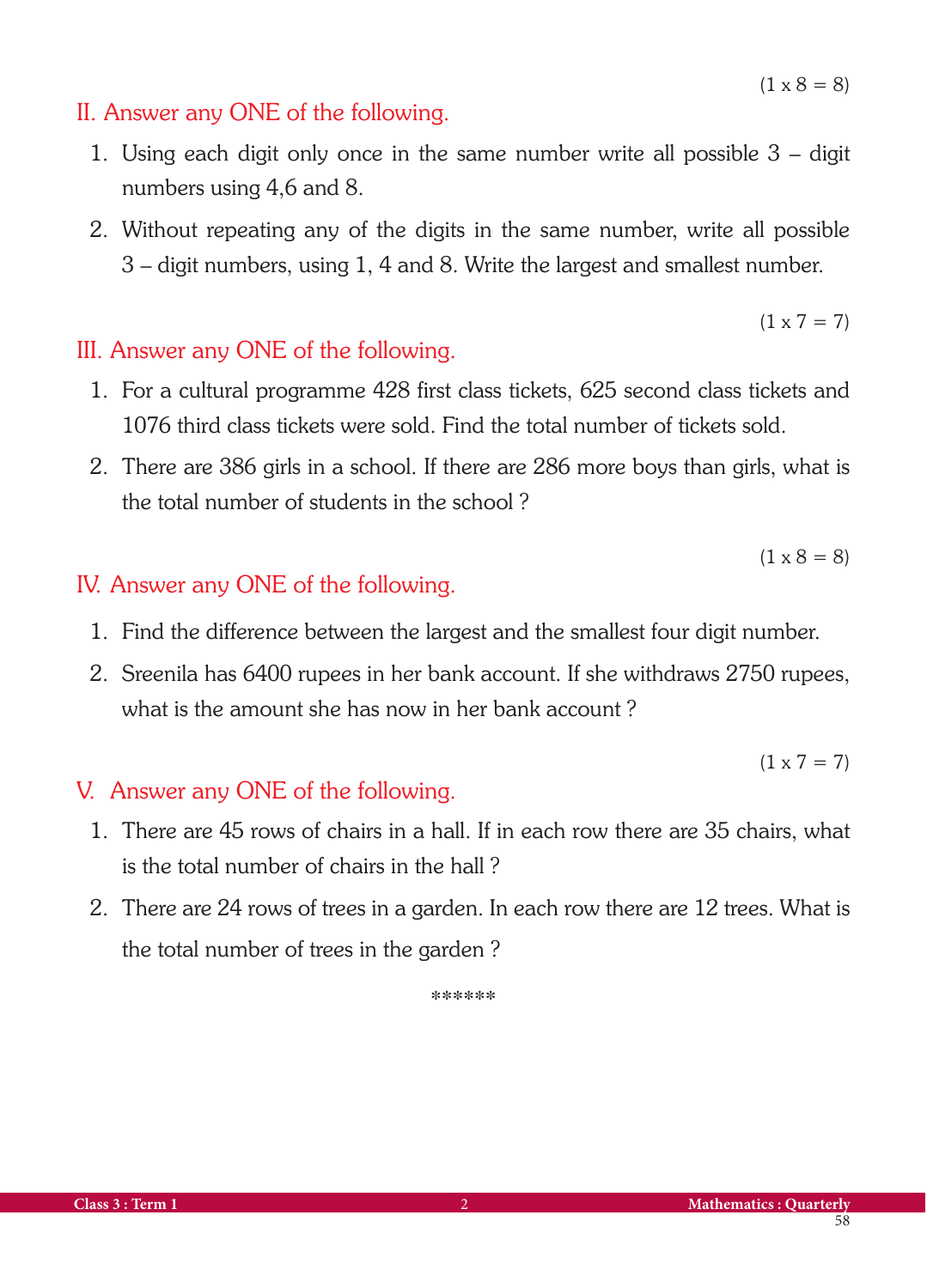# QUARTERLY EXAMINATIONS **Class - 3 : : Mathematics**

|       | <b>Term 1 - Text Book</b> | Time: 1 Hour]                                |            | [Max. Marks: 40 |                      |  |
|-------|---------------------------|----------------------------------------------|------------|-----------------|----------------------|--|
| Name: |                           |                                              | Class:     | Section:        | Roll No.             |  |
|       |                           |                                              | Part - $B$ |                 |                      |  |
|       |                           |                                              |            |                 | $(10 \times 1 = 10)$ |  |
|       | 1. 3 more than $100$ is   | I. Choose the correct answer.                |            |                 | $\left($             |  |
|       | a) $300$                  | b) $103$                                     |            | c) $303$        |                      |  |
|       |                           | 2. The numeral of two hundred and ninety two |            |                 |                      |  |
|       | a) 292                    | b) $922$                                     |            | c) $229$        |                      |  |
|       | 3. $7000 + 7 =$           |                                              |            |                 |                      |  |
|       | a) 7007                   | b) 7070                                      |            | c) 7700         |                      |  |
|       |                           | 4. Smallest among 9200, 9020, 9002 is        |            |                 |                      |  |
|       | a) 9020                   | b) $9200$                                    |            | c) $9002$       |                      |  |
|       |                           | 5. $9900 + \dots + \dots + 9903$             |            |                 |                      |  |
|       | a) 9903                   | $b)$ 3                                       |            | c) $903$        |                      |  |
|       | 6. $5+5+5+5=$             |                                              |            |                 |                      |  |
|       | a) 5555                   | b) $2525$                                    |            | c) $20$         |                      |  |
|       | $7.222 - 22 =$            |                                              |            |                 |                      |  |
|       | a)0                       | b) 200                                       |            | c) $22$         |                      |  |
|       | $8.1596 - 0 =$            |                                              |            |                 | $\overline{(}$       |  |
|       | a) 16950                  | $b)$ 0                                       |            | c) 1596         |                      |  |
|       | 9. $24 \times 3 =$        |                                              |            |                 |                      |  |
|       | a) $72$                   | b) 27                                        |            | c) $21$         |                      |  |
|       | 10. $12 \times 300 =$     |                                              |            |                 |                      |  |
|       | a) 360                    | b) 3600                                      |            | c) 36000        |                      |  |
|       |                           |                                              |            |                 |                      |  |

**Syllabus** :

Real Life **TERM BOOK** 

 $\wedge$ 

40

59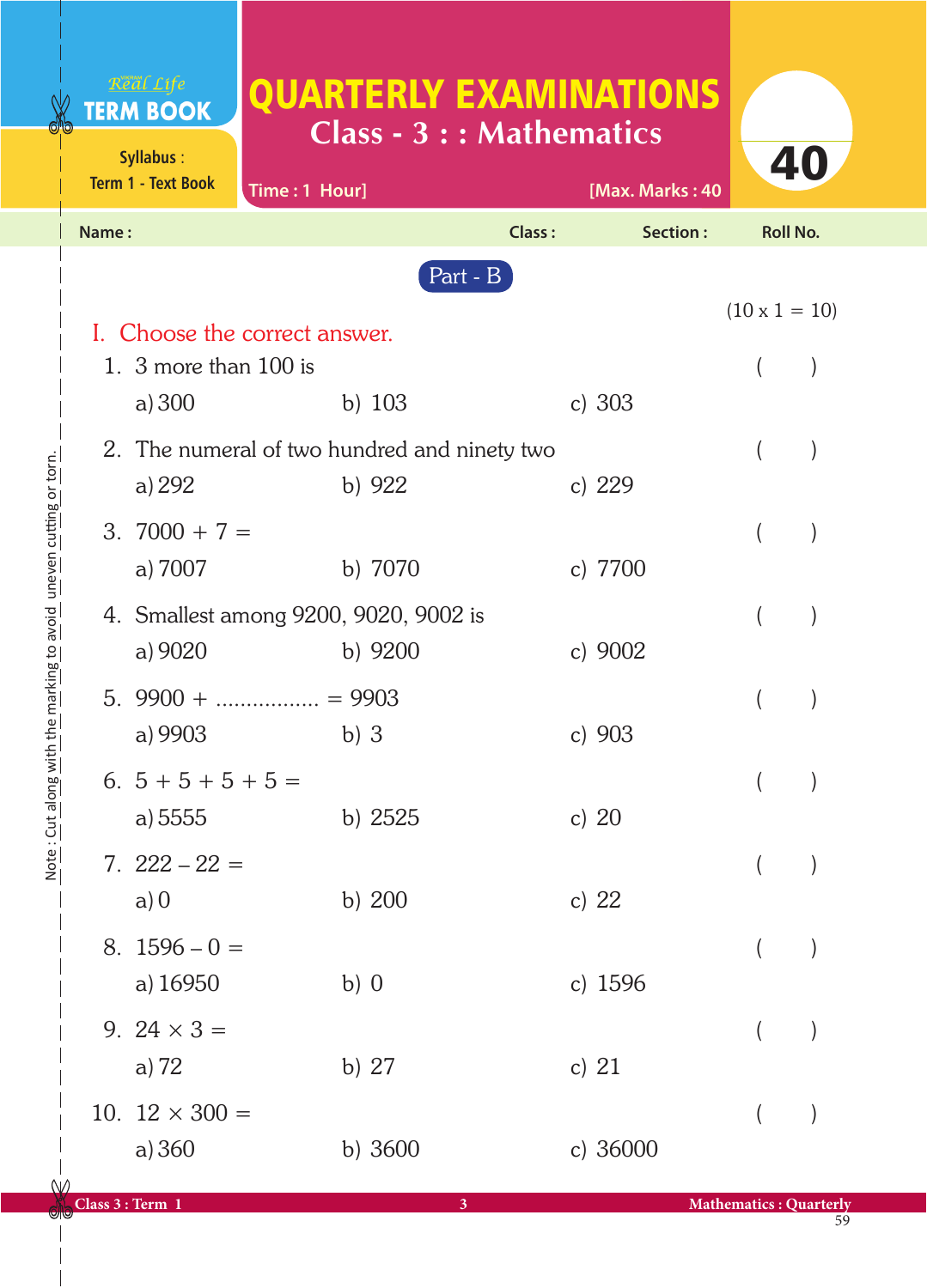$(10 \times 1 = 10)$ 

### II. Fill in the blanks.



#### III. Write True or False.

# $1. \quad 3962 > 6392$  ( )  $2. \quad 4400 > 5500$  ( ) 3. The place value of 4 in 345 is 400. ( )  $4. 1000 + 93 = 100093$  () 5. The largest two digit number is 200. ( ) 6.  $153 + 153 = 206$  ( )  $7. \quad 1910 - 900 = 1010$  ( ) 8.  $6 \times 40 = 240$  ( ) 9.  $4 \times 25 = 25 \times 4 = 100$  ( ) 10.  $14 \times 5 = 10 \times 7$  ()